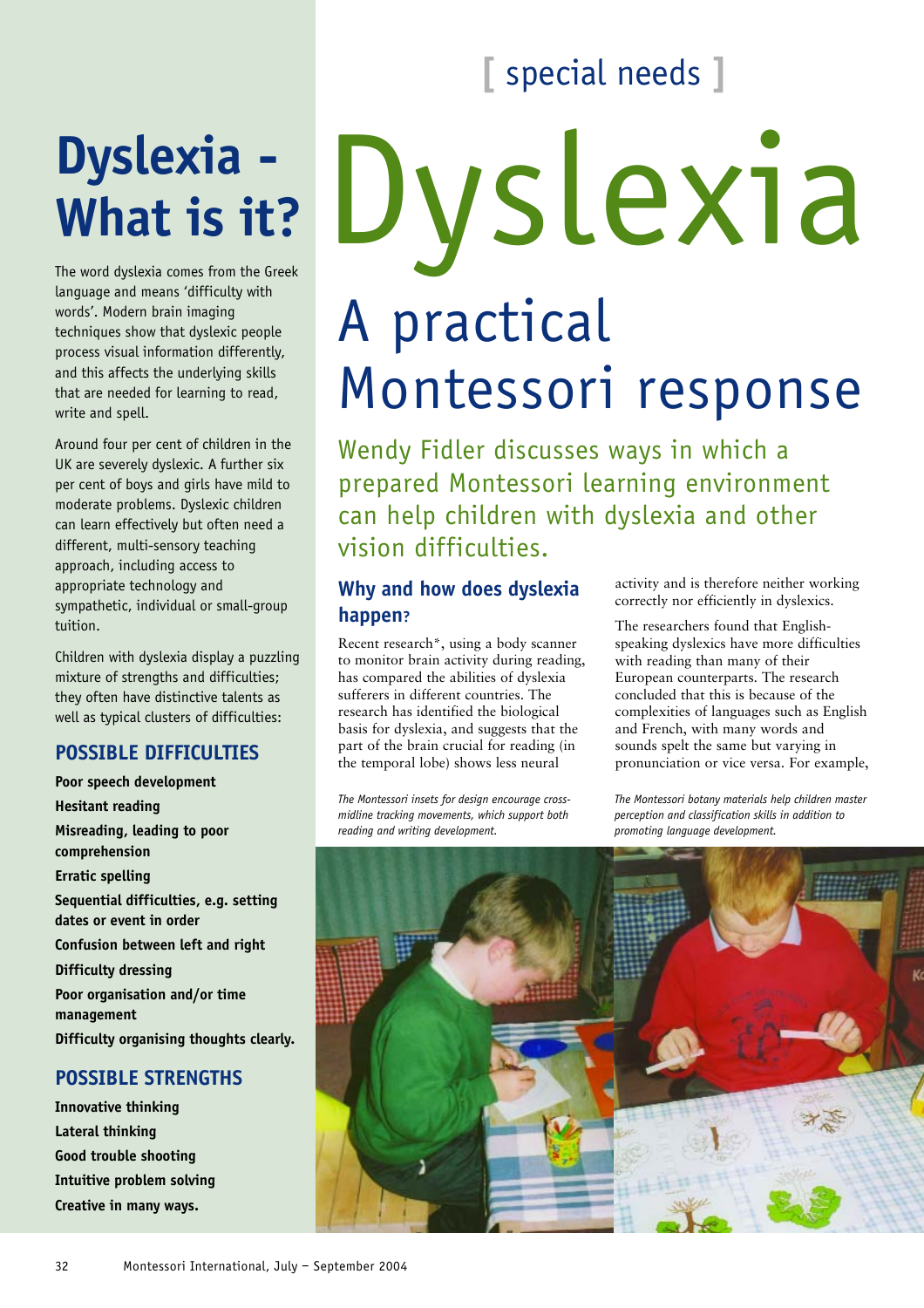

*Practical life spooning exercises help with left to right eye tracking, and co-ordination of hand and eye.*

*Pincer grip: sorting small objects by hand contributes to training the hand muscles for writing.*

'bread' and 'bead', or, 'au temps' and 'autant'.

The English language is made up of 40 sounds, but these can be combined for spelling and reading in over 1,000 different ways. By contrast, the Italian language's 25 sounds are made up in just 33 ways.

Dyslexic confusion happens far less often in phonetically-correct languages such as Italian. Indeed, it is because of the phonic regularity of the Italian language that Montessori scholars in the Casa dei Bambini – the early Children's Houses in Rome – were able to predict the spelling of words once they had successfully learned to sound and blend individual letters. Hence, the Montessori children's apparent "explosion into writing" (*The Montessori Method*, 1912, Chapter XVI *Teaching Reading and Writing*: Maria Montessori, 1912).

## **How can Montessori nurseries and schools help dyslexic children?**

Early identification and assessment of dyslexia, together with appropriate adaptations to both the learning environment and teacher interactions are the keys to developing children's literacy and organisation skills.

Montessori Foundation Stage settings are uniquely geared to identify children who are likely to develop difficulties when they begin work on recognising the shapes and sounds of letters. This is because Montessori teachers have the benefit of detailed study of the Montessori method, which includes the study of 'the linguistic defects of the child' (Chapter XVI, p.265 as above); and Montessori settings are equipped

with a range of multi-sensory literacy aids through which children make audio, visual and motor observations.

Maria Montessori discovered that when children in the Casa dei Bambini were asked to identify the sound of a letter by looking at it they succeeded less often than when they also traced round the letter in the fashion of writing.

"Touching the letters and looking at them at the same time, fixes the image more quickly through the co-operation of the senses. Later, the two facts separate; looking becomes reading; touching becomes writing. According to the type of individual, some learn to read first, others to write." Chapter XVI p.266

Interestingly, we note from Montessori's original texts, that the early painted wooden vowels were red and the consonants blue, the reverse colour-way of most modern commercially produced Montessori moveable alphabets and sandpaper letter cards.

## **Speaking and writing**

Montessori was greatly surprised at the ease with which 'deficient' children were able to scribe 'firmly' the entire Italian alphabet, unprompted. She further noted that the muscles for writing developed most easily in infancy.

The well equipped modern Montessori prepared learning environment offers plenty of opportunities for children to develop and co-ordinate hand and eye muscles in preparation for writing; these might include:

- pincer, lifting and lowering movements using knobbed and knobless cylinders and jigsaws;
- whole arm and hand bowing

*Matching, grading and sequencing; refining perception and classification skills using leaf form cards.*

movements tracking left to right across the body mid-line with the long rods and number rods;

- squeezing and directing the hand during scissor work;
- matching, grading and sequencing; refining perception and classification skills using geometric or botany cards;
- practical life involving spooning, pegging, twisting, turning and scribing movements.

While the muscles for writing are developing, Montessori children are also introduced to the shapes and sounds of lower case letters, most usually in pink or red for consonants and blue for vowels. The activities usually include:

- tracing and sounding out letter shapes on sandpaper letters; in rice, flour or jelly, with paint and in the air during dance;
- identifying the initial sounds of everyday objects;
- playing 'eye spy', using only a small tray of phonically correct objects to maintain control of error;
- identifying letters within the environment, for example on alphabet friezes, in books and on name labels.

As with all Montessori presentations, children are introduced at first, using the three period lesson, to just a few letter shapes and sounds until they have fully consolidated their understanding of them before moving on gradually to more or all of the alphabet. In this way, Montessori teachers can assess children's progress and ensure that each child builds steadily on what she already knows and can do.

 $\blacktriangleright$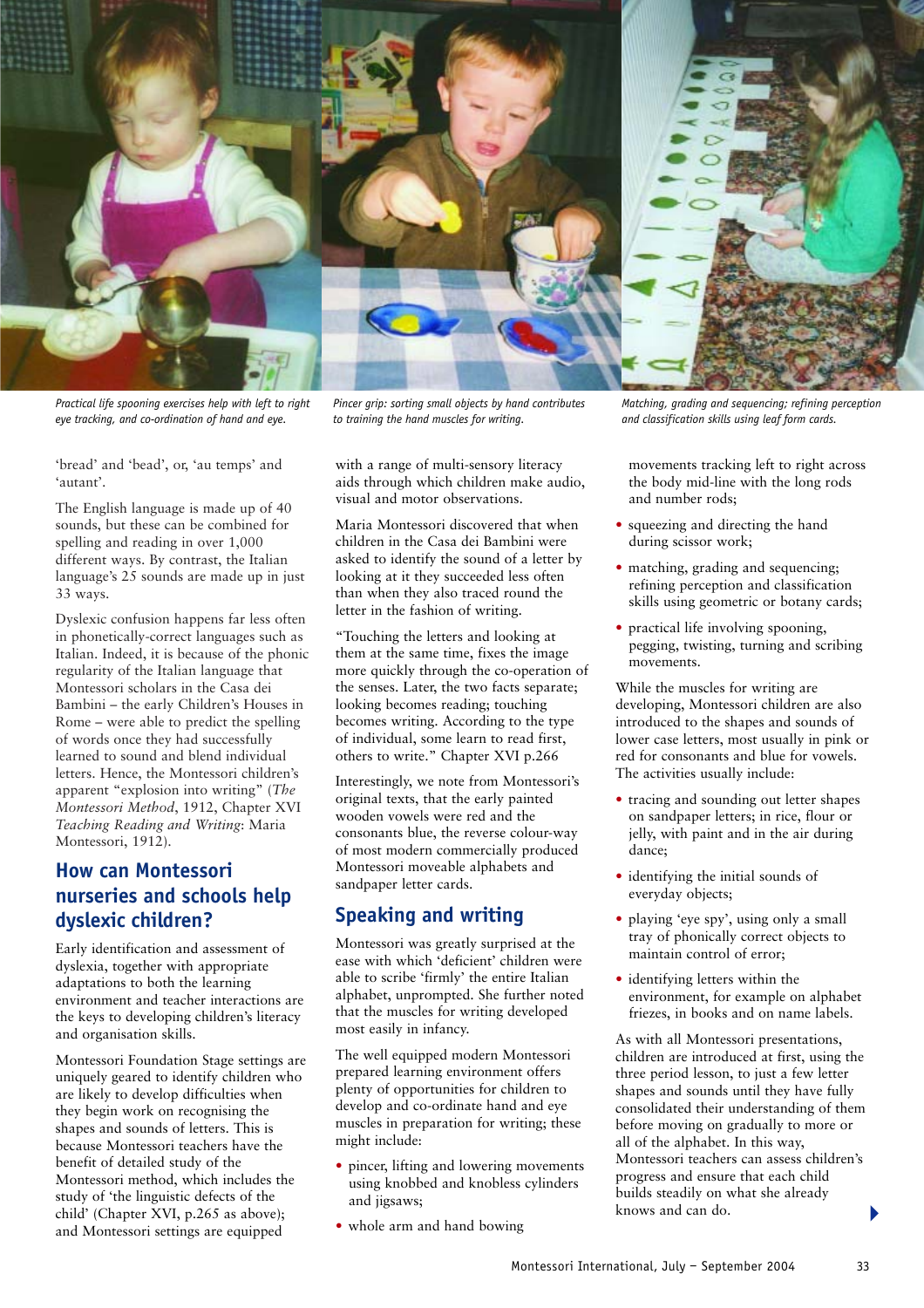## Dyslexia - a Practical Montessori Response Continued from previous page

Children who are having difficulty identifying and matching letters can be included in extra, individual lessons. This is the learning stage at which, if rushed, children begin to confuse 'b' with 'd', 'i' with 'j', 'f' with 't' or 'p' with 'q' and so on.

Effective Montessori teachers often invent and hand-make individual prereading materials for the children in their care, for example, putting into a small basket the letter 'p' and a small object such as a 'pig', the letter 's' and a small picture such as a 'sun'. In this way children can repeatedly practice language activities which are relevant to and extend their own interests. These activities are often taken home to develop the partnership with parents, which is always important, but especially so if there are early signs of communication or literacy problems.

There is no need to wait until children can identify the shapes and sounds of all the lower case letters before playing 'blending' games; the two skills are quite different and can be learned in tandem.

So for example, a small child who confidently recognises the two very different letter shapes of 'e' and 'g' and who can sound them out successfully, is ready to play a simple sound blending

*Reading material needs to be sufficiently relevant to grip the interest of the dyslexic child.*





*Identifying the initial sounds of everyday objects.*

game of 'e'– 'g' and begin to make the connection between the blended sounds he makes and the object he knows as an 'egg'. At this stage it is of no consequence that there are two 'g's in the word 'egg'; equally, it is just as much fun to make the nonsense sound 'ag'.

"In writing, the child, under dictation, materially translates sounds into signs, and moves, which is always easy and pleasant for him." Chapter XVI p.267

Writing develops in nursery-age children with facility and spontaneity, similar to the development of spoken language, and is a motor translation of audible sounds.

Children at the foundation stage can easily be confused in their literacy development by saying or singing the alphabet using capital letter sounds. Montessori teachers are aware of the importance of keeping the two alphabets and their associated activities as separate as possible. Naturally, small children see capital letters in their own everyday living environments, and some, such as the initial letters of their names, are very important to their sense of self-worth and self-esteem.

## **Montessori insets for design**

The one essential, over-arching piece of apparatus necessary for the development of pre-writing and reading skills in all Montessori schools, and for the early identification of dyslexia, is the tracing apparatus known as the insets for design. Used correctly and regularly, this remarkable teaching and learning tool can iron out any pre-disposition to left and right confusion and helps correct and develop the neurological pathways necessary for reading and writing.

The insets for design are probably the most useful piece of Montessori



*When the muscles for writing are developing, Montessori children are introduced to the shapes and sounds of lower case letters, most usually in pink or red for consonants and blue for vowels.* 

equipment for special needs children of all ages. The multi-sensory use of the templates and insets involves, by progression, hearing and saying the name of the geometric shape, tracing the inner and outer edges of the shape with the writing fingers, positioning and holding first the template and then the inset steadily whilst tracing them with a choice of coloured pencils and finally filling in the outlines with ever-closer parallel lines.

Imaginative, artistic designs, sometimes crosshatched and interwoven, provide an ongoing record of children's progress in creativity, manipulation and concentration. The activity, which involves tracking left to right across the 'mid-line' of the body, also develops and co-ordinates the muscles of the hands and eyes in preparation for reading and writing. Regular use of the Montessori insets for design reaps lasting benefits in learning for children with dyslexia, or organisation and concentration problems.

### **Reading**

Reading involves the interpretation of signs and modulation of the accents of the voice in order that the words may be understood; it demands greater